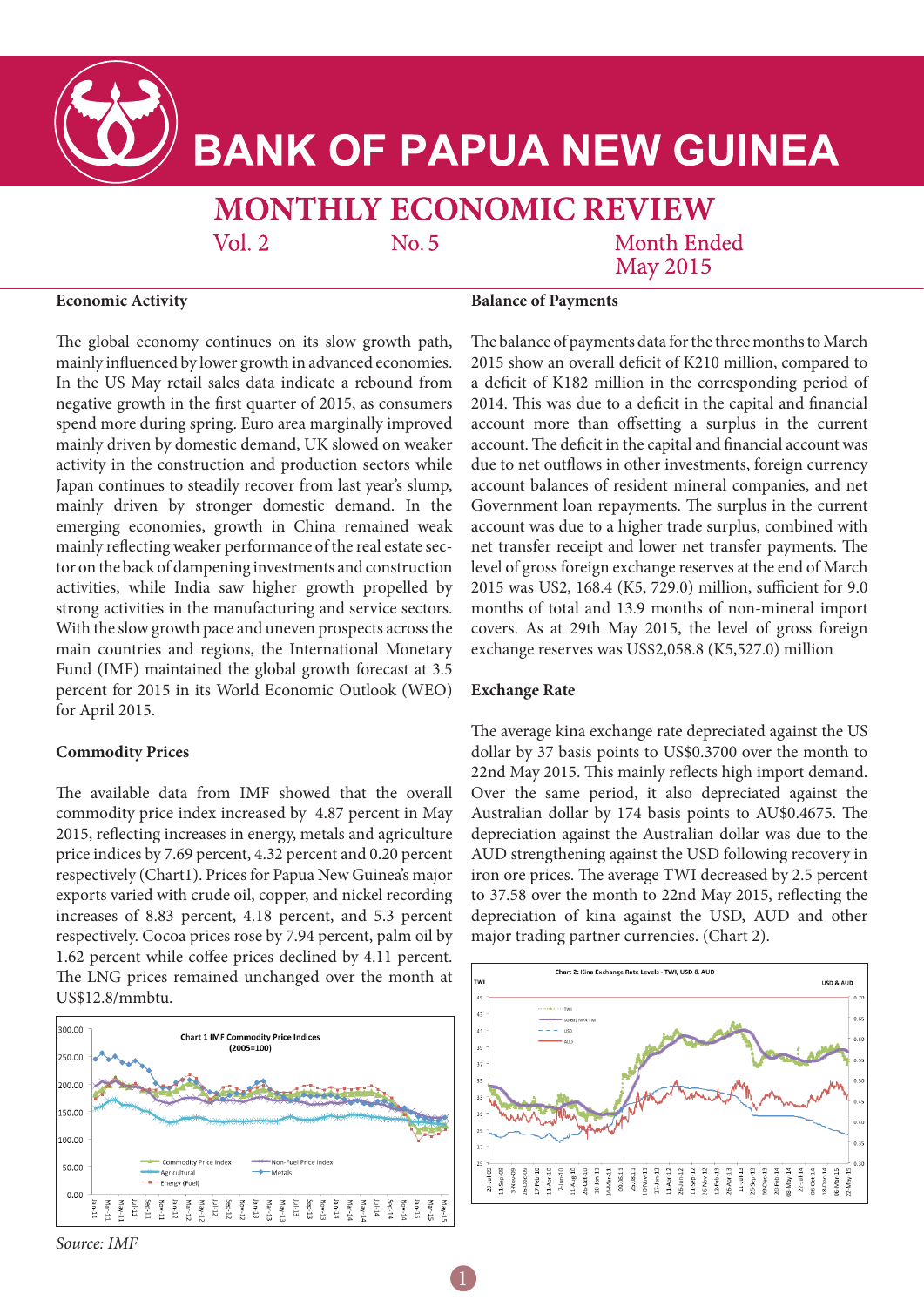#### **Inflation**

Annual headline Retail Price Index (RPI) to April 2015 increased by 3.9 percent, compared an increase of 9.5 percent in March. This outcome was influenced by price increases in the 'Drinks, Tobacco & Betelnut' and 'Food' expenditure groups and sub groups of 'Medical and health care (exc Hospital)' and 'non-durable goods'. Annual RPI ex seasonal increased by 2.7 percent while annual RPI ex seasonal and fuel increased by 4.9 percent, compared to an increase of 3.3 percent and 5.4 percent respectively in March. The quarterly RPI for April 2015 increased by 1.8 percent while the monthly RPI declined by 3.4 percent.



#### **Fiscal Operations**

Preliminary estimates of the fiscal operations of the National Government over the three months to March 2015 show an overall deficit of K405.1 million, compared to a surplus of K105.2 million in the corresponding period of 2014. This represents 0.8 percent of nominal GDP, and reflected lower revenue in the first quarter. Over the three months to March 2015, total revenue, including foreign grants, was K1,400.5 million, 31.1 percent lower than the receipts collected in the corresponding quarter of 2014, and represents 10.1 percent of the budgeted revenue for 2015. Total expenditure was K1,805.6 million, 4.9 percent lower than in the corresponding quarter of 2014, and represents 11.2 percent of the budgeted appropriation for 2015. The budget deficit of K405.1 million and net external loan repayments of K63.3 million were financed from domestic sources totalling K468.4 million.

#### **Domestic Interest Rates & Monetary Aggregates**

Over the month to 22nd May 2015, Central Bank Bill (CBB) rates declined for all the maturities, except the 182-day term, which had no allocation at the auction. The 28-day 63-day and 91-day rates declined to 1.63 percent, 2.60 percent and 2.78 percent from 1.74 percent, 2.66 percent and 2.84 percent, respecively. At the Treasury bill auction, the 182-day and 364-day term rates also declined to 4.60 percent and 7.29 percent from 4.66 percent and 7.37 percent. The weighted average interest rates on wholesale deposits above K500,000 generally increased for most maturity terms. The 30, 90 and 180-day rates increased

to 1.13, 1.57 and 1.74 percent from 0.56, 1.27 and 1.59 percent, respectively, while the 60-day rate fell to 0.69 percent from 1.22 percent. The Kina Facility Rate (KFR) was maintained at 6.25 percent in May 2015, with the trading margins for the Repos remaining at 100 basis points from



Broad money supply increased by 7.9 percent over the year to April 2015, compared to an increase of 1.8 percent in the corresponding period of 2014. This was driven by increases in the private sector credit and net claims on the Government, which more than offset a decline in net foreign assets. Monetary base grew by 22.1 percent in April 2015, compared to an increase of 5.3 percent recorded in the corresponding period of 2014. This was due to increases in deposits of commercial banks at the Central Bank and currency in circulation.

Commercial bank lending (loans outsanding) extended to public non-financial corporations, other financial corporations and other resident sectors increased by K21.4 million to K10,859.8 million between December 2014 and week-ending 22nd May 2015. This mainly reflected advances (mostly overdrafts) to the retail, manufacturing, mineral, wholesale, contruction and agriculture sectors. Over the year to 22nd May 2015, the weekly average lending by banks increased by 14.3 percent to K10,340.1 million. The commercial bank deposits increased by K511.9 million to K19,816.4 million between December 2014 and week-ending 22nd May 2015, relecting deposits by the government, manufacturing, finance, petroleum, mining, transport, fisheries, construction and agriculture. Over the year to 22nd May 2015, the weekly average deposits increased by 3.2 percent to K19,113.7 million.

# **Monetary Policy**

With the ease in inflation, depicted by the decline in the headline RPI and the underlying measures in April, and in consideration of other economic indicators supporting a neutral stance, the Bank maintained its monetary policy signalling rate, KFR, at 6.25 percent for the month of May 2015.